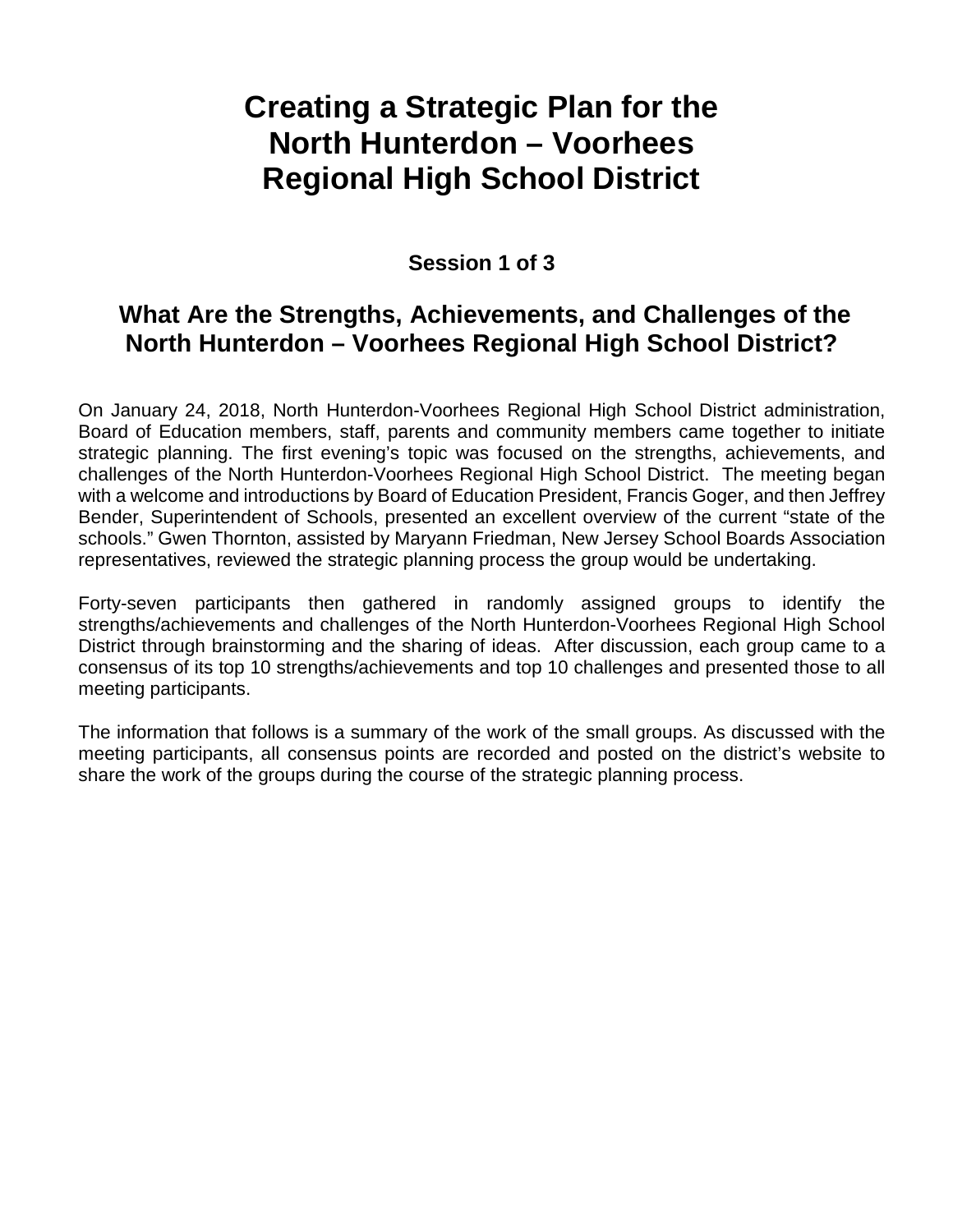## **Group Consensus Strengths / Accomplishments and Challenges**

## **Orange Dot Group:**

### **Strengths / Accomplishments (Top Ten)**

- Academic excellence
- Articulation K-12
- Great kids
- Great staff
- College prep
- Technology
- Support for CTE (Career and Technological Education)
- Special class programs
- Extra-curricular activities
- Strong community support
- Course offerings

#### **Challenges (Top Ten)**

- Helicopter parents
- Articulation for other subjects
- Aging facilities
- Decrease enrollment
- Unknown political environment
- Finances / taxes
- Assessments (moving target)
- Anxiety
- Unrealistic expectations
- Student engagement (especially with students in the middle)
- Increase community involvement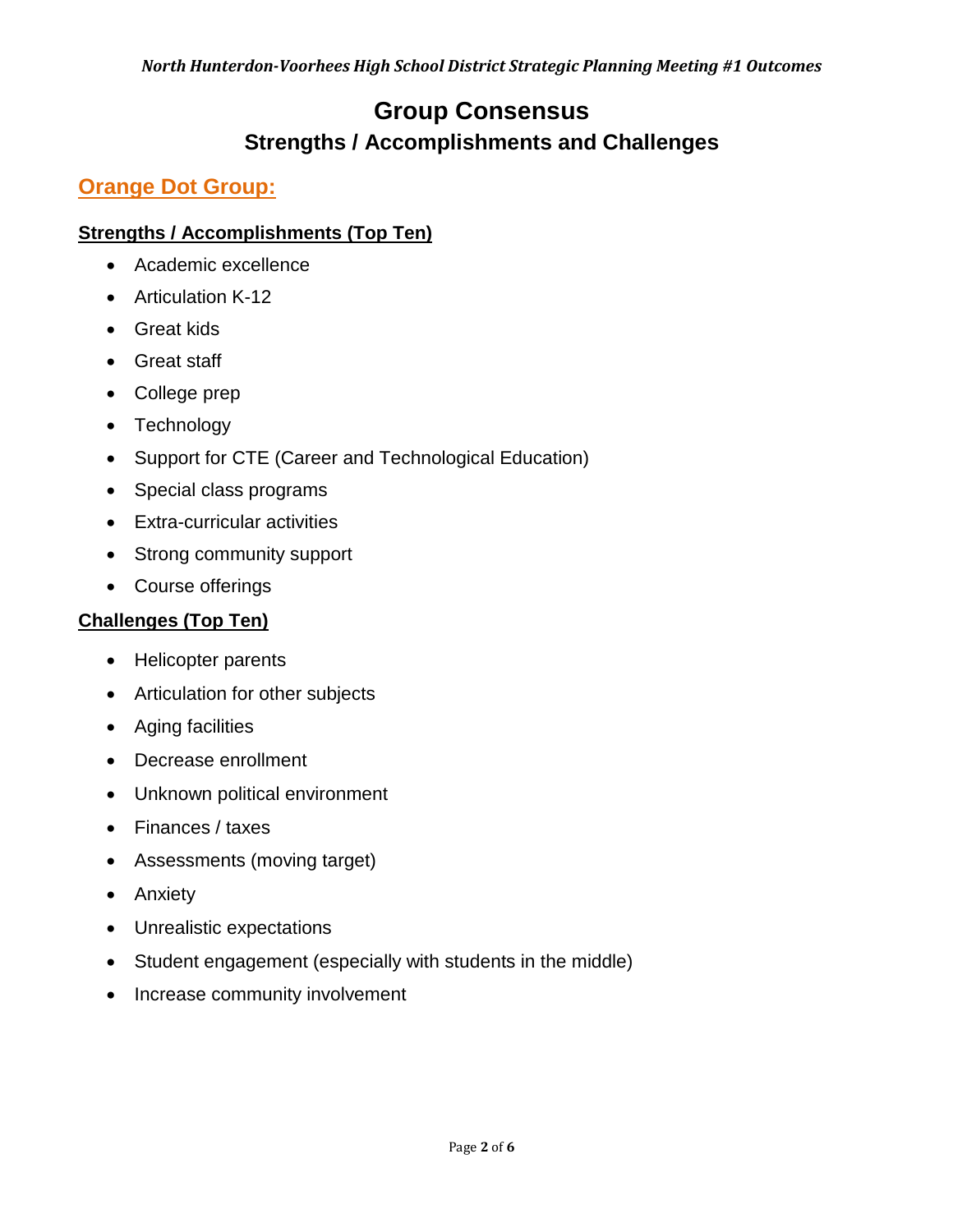## **Green Dot Team**

#### **Strengths / Accomplishments (Top Ten)**

- Administrative commitment and desire to expose students to Real World experiences and partnerships with businesses (practical opportunities)
- Clubs and activities  $-$  availability and promotion; clubs for everyone  $-$  not if, but which clubs to join?
- Support of the community
- Dedication to community service! School Spirit, Community Spirit
- Collaboration effort of K-12 efforts to get into not only  $7<sup>th</sup>$  and  $8<sup>th</sup>$  but earlier
- Impact of 1:1 technology policy
- Safe environment

#### **Challenges (Top Ten)**

- Continue to identify and develop new programs for students to build career skills and team work
- Improve connections between younger grades to transition, to outreach and collaboration, ex. BioMed prep encourage programs early
- How to encourage "community engagement" up from the lower levels
- Inter-District collaboration
- Peer Role Models?!
- Vaping in schools
- Could we expand diversify and personalize student experiences
- Is there more we can do to assist in addressing substance abuse issues early (elementary PTAs?)

## **Red Dot Team:**

#### **Strengths / Accomplishments (Top Ten)**

- Innovative district
- Chromebooks to All
- Strong music and sports and activities programs
- Strong community service
- Blue Ribbon
- Large variety and quantity of AP courses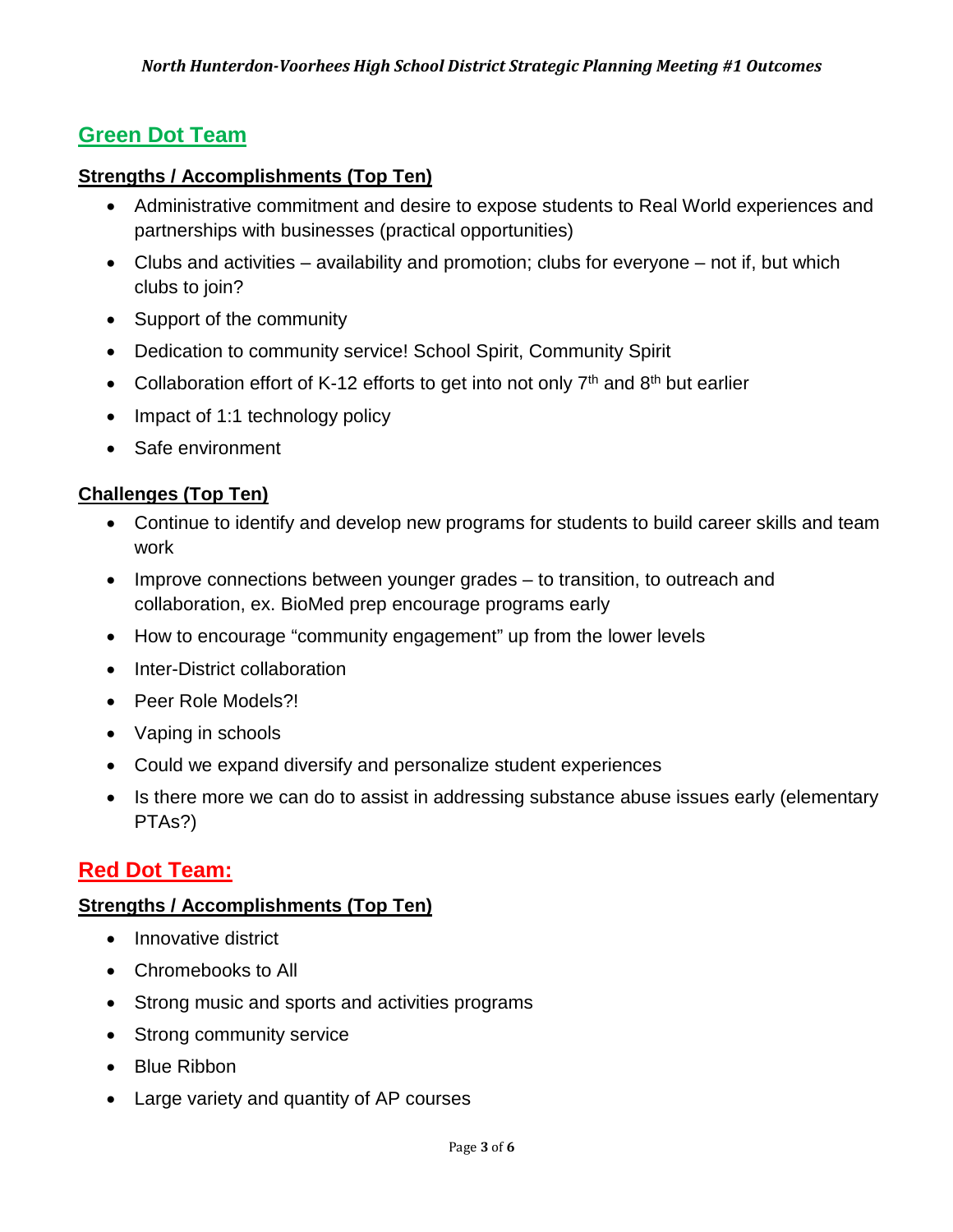#### *North Hunterdon-Voorhees High School District Strategic Planning Meeting #1 Outcomes*

- Increase parent involvement and input
- Good school pride levels
- Intro of 4 year academies
- Polytech options
- School Resource Officers at each high school
- Support from Prosecutor's office with schools

#### **Challenges:**

- Resistance to articulation among some sending districts
- Some aspects of the facilities (e.g. basement classrooms at NHHS)
- Need more mental health assistance esp. stress reduction
- Need more college planning / guidance and outreach
- Equalize testing scores and rank (VHS and NHHS)
- Formally solicit feedback from students at end of each class and have results go to Dept. **Heads**
- Review electives regularly to ensure appropriate selection
- Manage homework loads
- Bus ride time between Polytech & NHHS / VHS

## **Black Dot Team**

#### **Strengths / Accomplishments (Top 10)**

- Extra-curricular opportunities there and taken
- Academics rigor and breadth students can excel and succeed
- Students and families care about school
- Strong "North" name Academics
- Technology: one-to-one
- New Science sequencing
- Special Education Programs
- Communications
- Poly Tech Programs and Academies

## **Challenges (Top 10)**

• Aging facilities (how will our facilities evolve)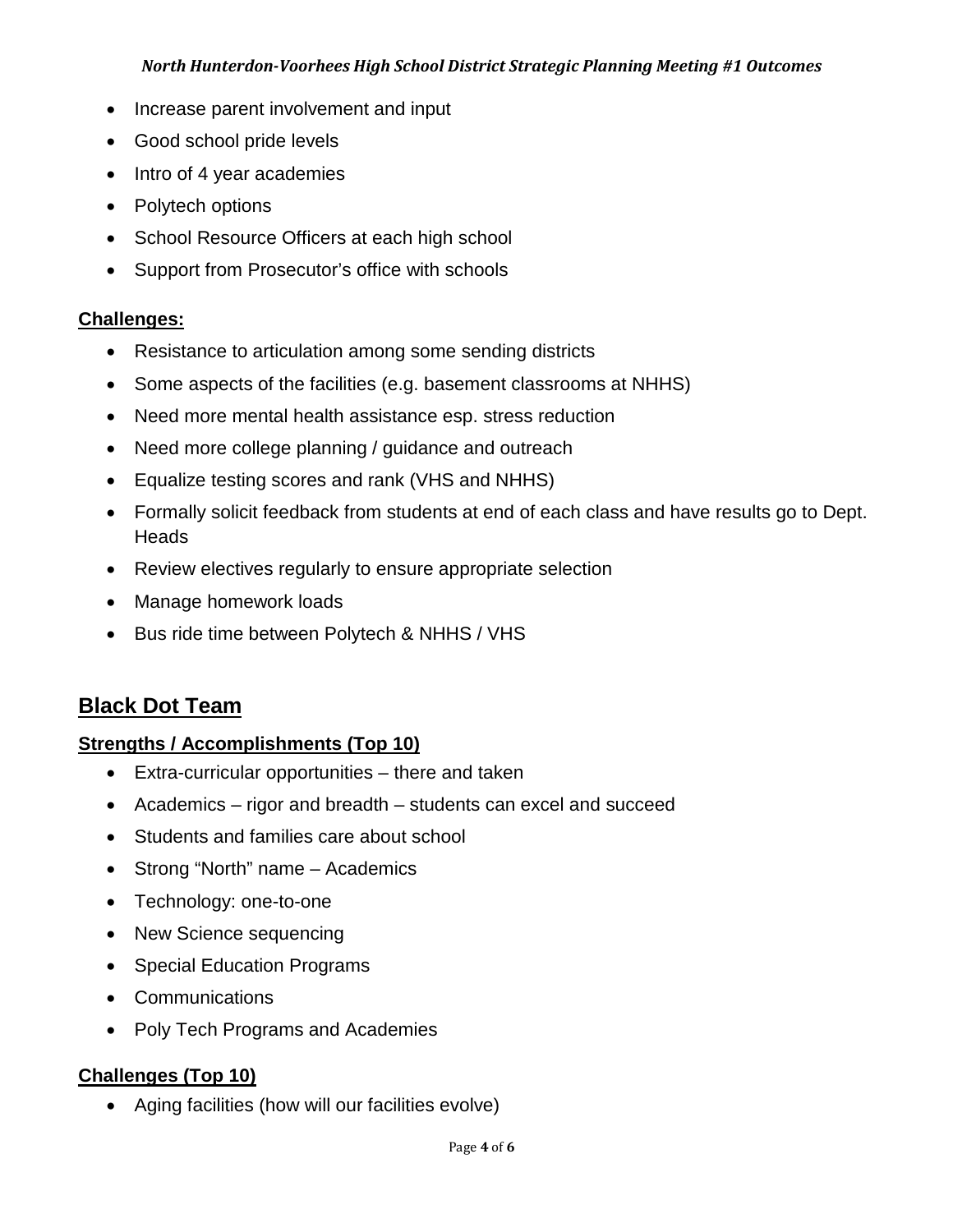#### *North Hunterdon-Voorhees High School District Strategic Planning Meeting #1 Outcomes*

- Technology: keeping up and using in classroom and security
- Progressive pedagogy for curriculum consistency in teaching
- Keeping up with trends / techniques in rapidly changing environment to help our students not only graduate but be successful productive citizens
- Stress very busy, piles on
- Engage all students for post-grad, e.g. non-college bound, kids in the middle

#### **Blue Dot Team**

#### **Strengths / Accomplishments (Top 10)**

- Sense of community
- Invested interest (students)
- Engaged teachers
- Extracurricular activities (supports / clubs / events)
- Administrative support for staff
- Inclusive setting and activities for many different students (unified sports programs, etc.)

#### **Challenges (Top 10)**

- Many different sending districts (10) both academic and social
- Parent involvement (encourage participation)
- Drugs / awareness / testing proactive (making community aware)
- New educational changes at state and federal levels
- Achievement gaps (especially the students in the middle)

### Following each group reporting out on their consensus points, the following **common themes emerged from multiple groups:**

- Strong academic and co-curricular programming
- Supportive community and dedicated staff and administration
- Technology
- Varied course offerings to meet needs of all learners
- Increasing articulation and inter-district collaboration
- Addressing declining enrollment
- Maintaining and upgrading facilities and technology